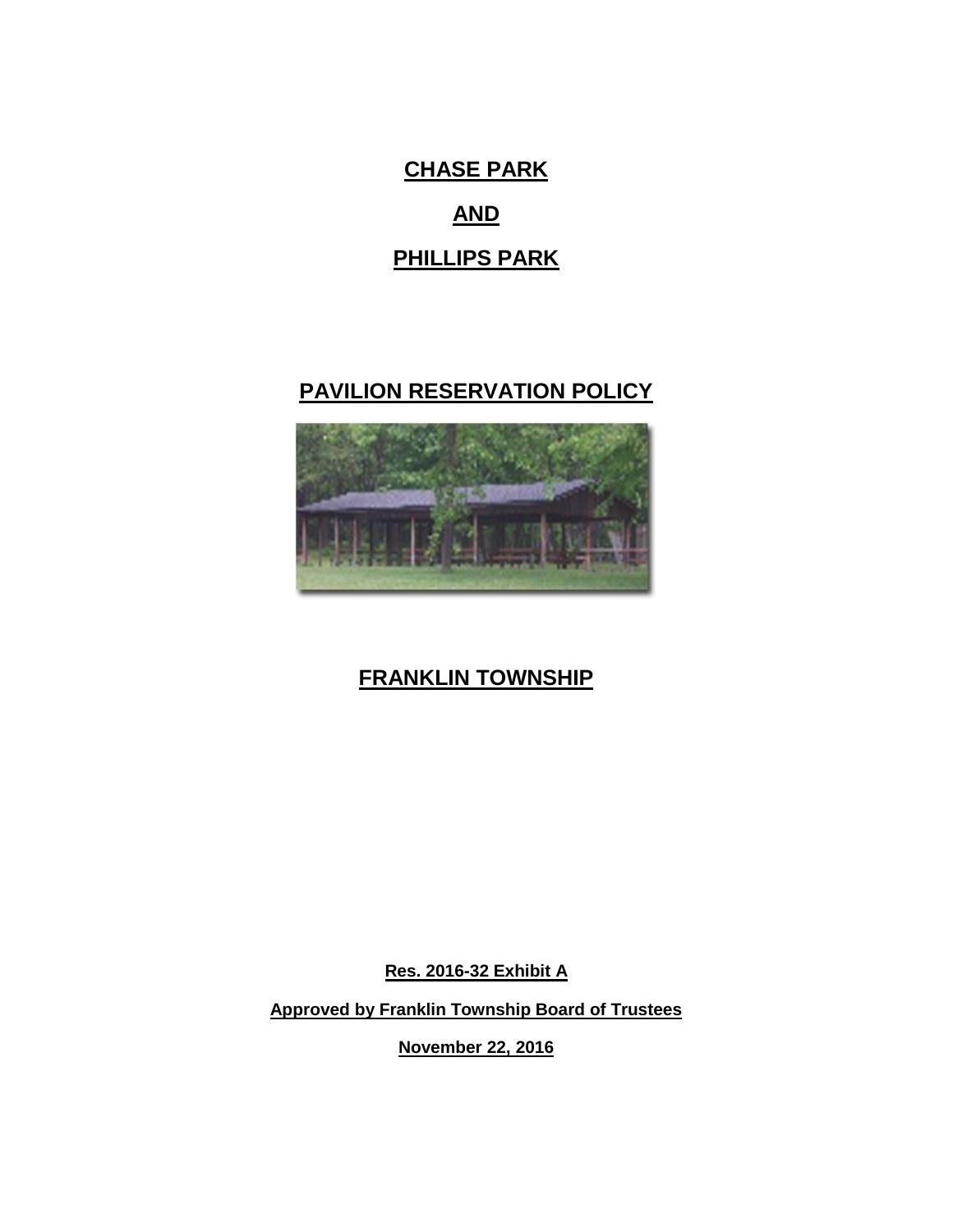Residents of Franklin Township and neighboring communities have the opportunity to enjoy two beautiful Franklin Township park settings for their parties and events. There are considerations regarding the maintenance and care of a public property that many residents and others have accessibility to, as well as liability factors.

For this reason, the Franklin Township Trustees have established guidelines and rules in order to make the parties and events as convenient and trouble free as possible.

If you or someone you know is interested in reserving one of the Franklin Township park facilities for an event, please review the following guidelines and then contact the Franklin Township Hall 330- 673-2194 or visit [www.franklintownshipohio.org](http://www.franklintownshipohio.org/) to secure your reservation.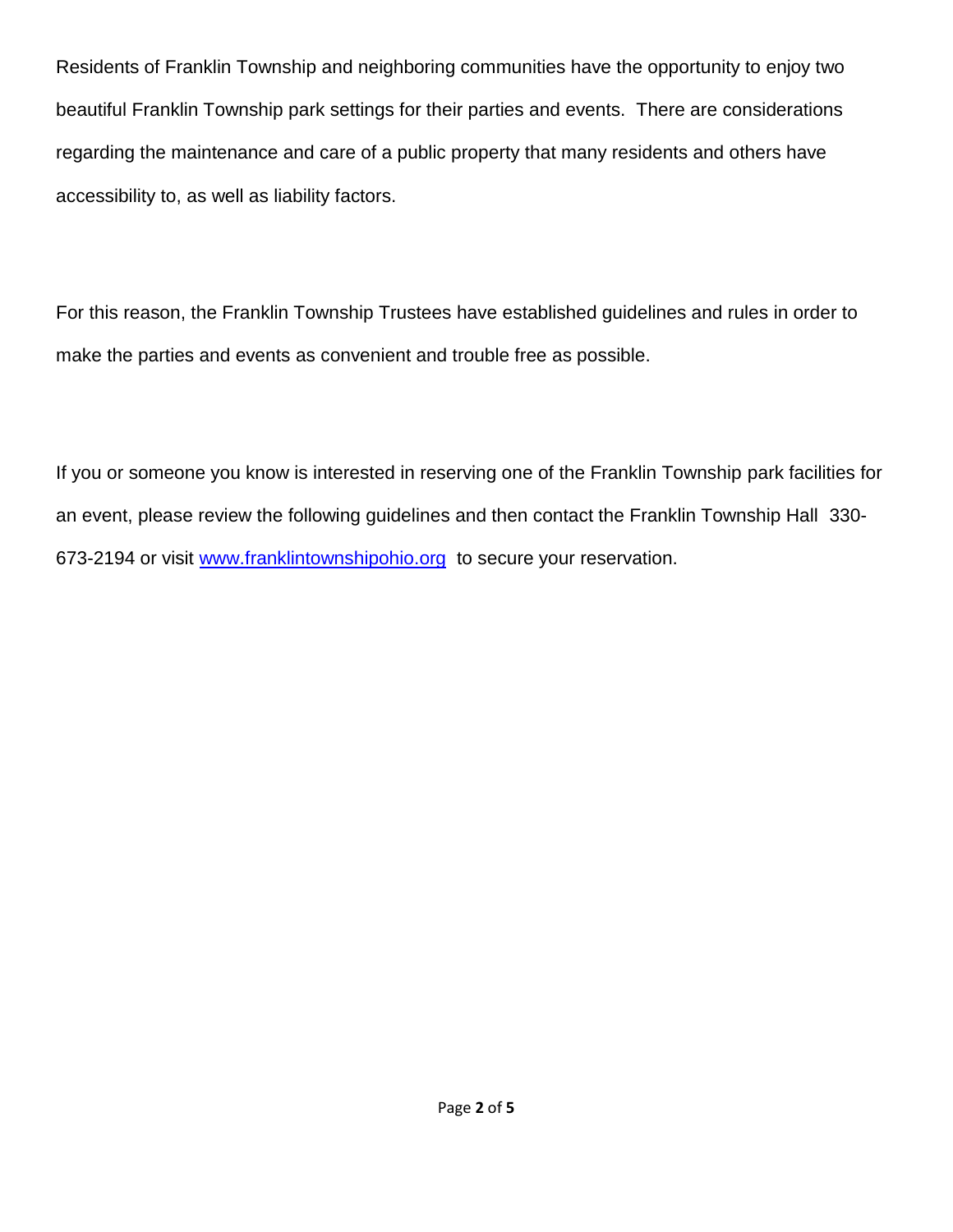## **Guidelines and Rules for Reserving a Pavilion for your event:**

#### **Reserving a Pavilion:**

- You must be a township resident to reserve a pavilion for free. If you are not a resident, you may reserve a pavilion for \$25.
- Reserving a pavilion for free is only for personal events. If you are reserving a pavilion as an organizational event, you will be expected to pay the \$25 fee whether your business or organization is located in the township or not.
- Pavilions are reserved on a first come-first served basis. If the pavilion is not available on the day and time you need it, please consider using the pavilion in our other park.
- At least 24 hours prior to your reserved date and time, please post flyers on the pavilion so that others are aware of your reservation.
- Please limit your reservations to twice per year.

### **Rules to Follow When Using a Pavilion:**

- Upon arrival, if you notice any damage, graffiti, or excessive trash, please notify the township (leave a message if after hours or over the weekend).
- Please do not move the picnic tables to other areas of the park.
- No person shall fail to exercise supervisory responsibility for minor children entrusted to their care. Children under age nine (9) shall be under the immediate supervision of a responsible adult at all times.
- Pets shall be kept on a leash no greater than 6 feet in length, under the immediate and continuous control of a competent person and shall not be allowed to disturb or annoy park users. Pets are not to be left unattended at any time or for any reason.
- No person shall build any fire except within receptacles.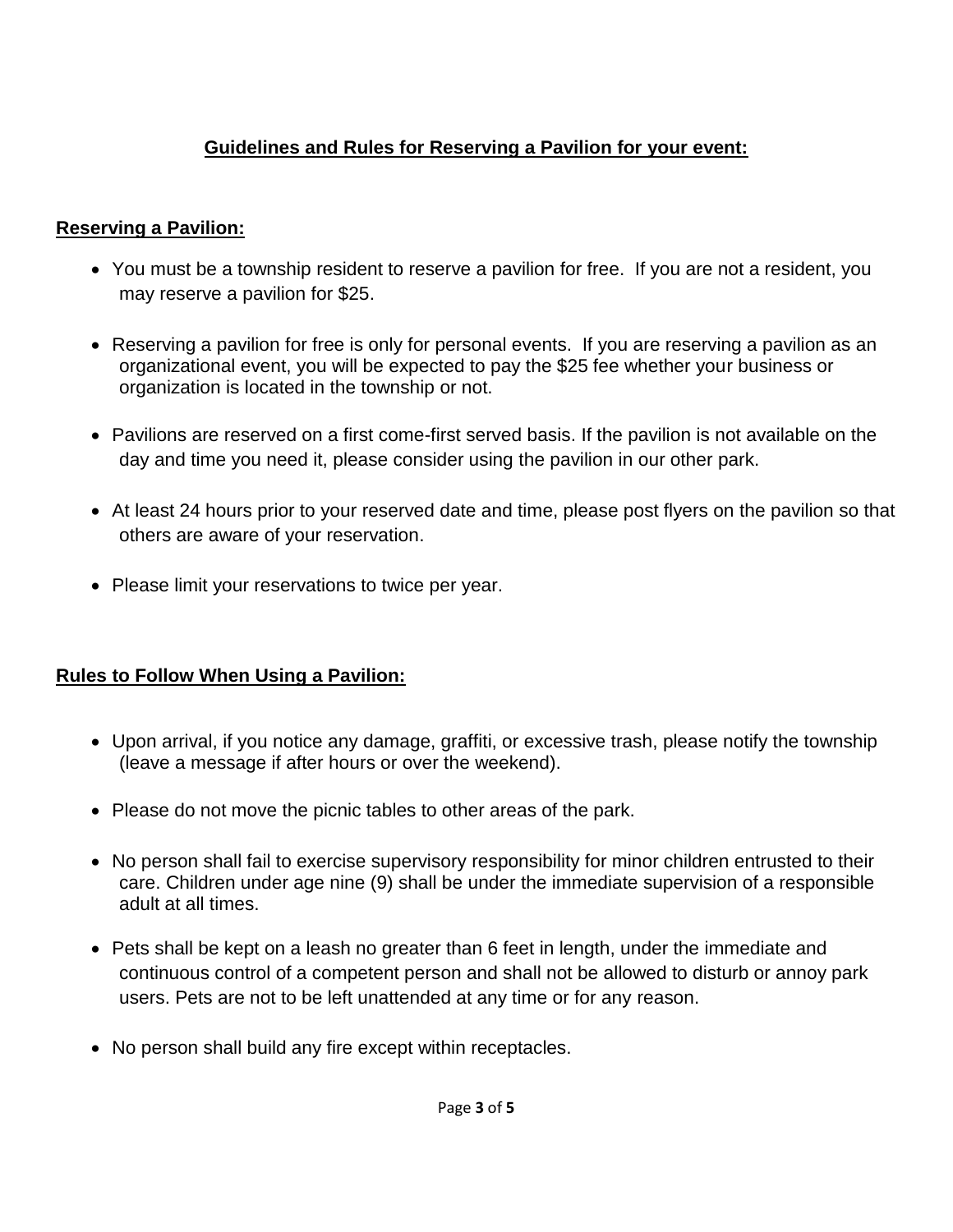- No person shall fire, discharge, or have in his/her possession any firecracker, rocket, sparkler, or other fireworks or any substance of an explosive or dangerous nature.
- Possession and consumption of alcohol is prohibited at all times. It shall be unlawful for any person to be under the influence of intoxicants, controlled substances, narcotics, or other mind affecting drugs, or to engage in any violent, abusive, loud, boisterous, vulgar, lewd, wanton, obscene or otherwise disorderly conduct tending to create a breach of the peace, or disturb or annoy others.
- If your party accidentally damages the property in any way, please notify the township and make arrangements to pay for the repairs. If we determine that you have damaged the property and not reported it, the township will pursue litigation and you will be banned from the facilities for 5 years.
- It shall be unlawful to use a loudspeaker, public address system or sound amplifying equipment of any kind without proper written permission.
- It shall be unlawful for any person to operate a business, peddle, or solicit business of any nature whatever, or to distribute handbills, or other advertising matter, to post unauthorized signs on any lands, waters, structures, or park property or to use such lands, waters, structures or property unless first authorized in writing by the Township Trustee's or their authorized Administrator. If approval is received from the Township to operate a business (wholly or in part) within the boundaries of a park, a permit will be issued. To receive a permit, the business MUST show proof of insurance and pay established fee(s) of \$25 per day.
- Persons violating any of the above provisions may also be evicted from said park or park land upon the day of the offense and for up to 3 years if deemed necessary by the Franklin Township Administration.
- The park closes at dusk. No person shall remain upon park property between 9:00 PM and 8:00 AM.

#### **After Using the Park facility:**

- Please ensure that all trash is collected and placed in trash bins before you leave. This includes decorations, signs, balloons, streamers, pizza boxes, cups, etc.
- If fire receptacles or grills were used, please ensure that fires are out and smoldering coals or embers have been doused with water.
- We ask that you please take five minutes and complete a satisfaction survey to help us ensure that the park and pavilions are up to our resident's expectations.